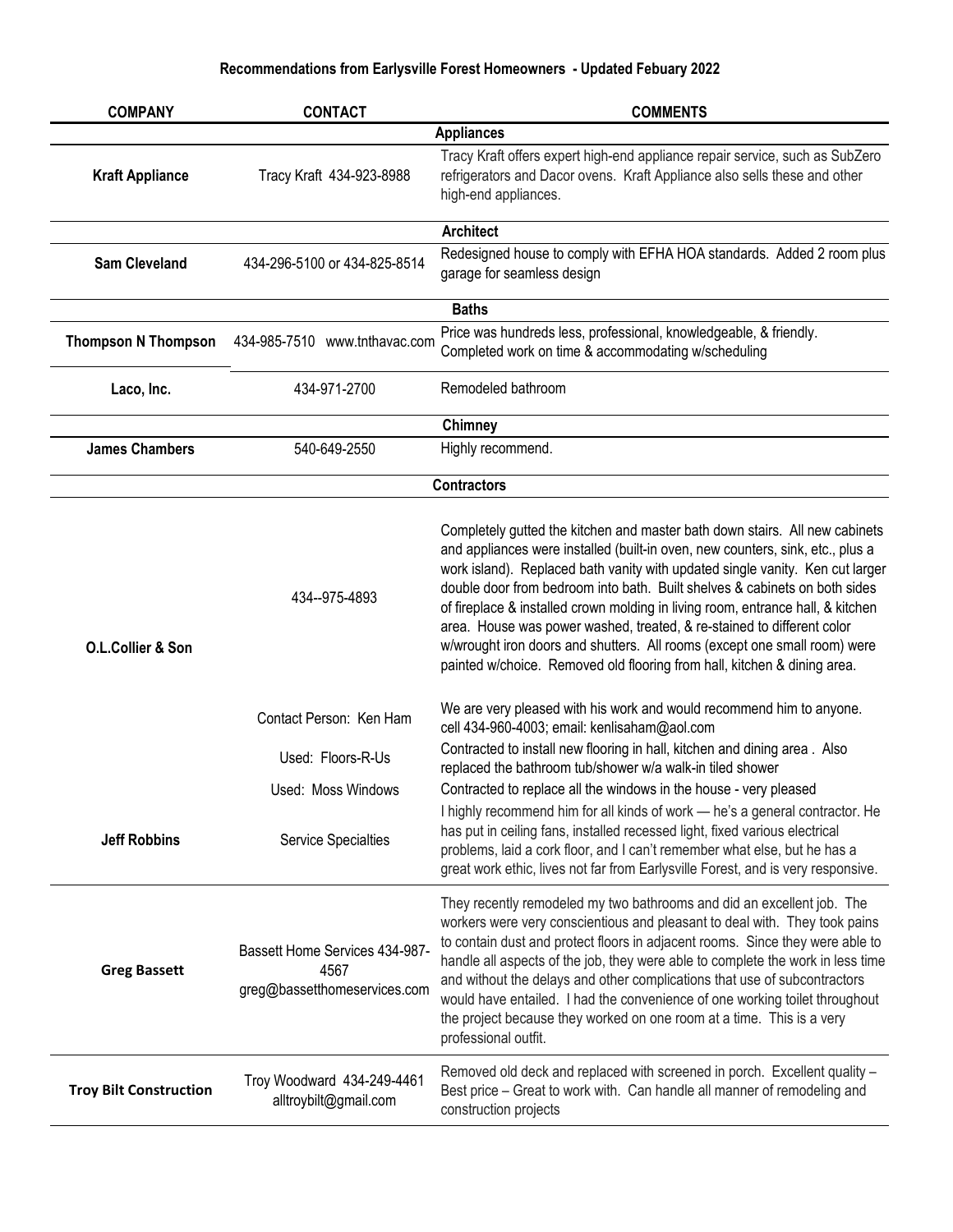| <b>COMPANY</b>                                       | <b>CONTACT</b>                                                                | <b>COMMENTS</b>                                                                                                                                                                                                                                                                                                                                                                                    |
|------------------------------------------------------|-------------------------------------------------------------------------------|----------------------------------------------------------------------------------------------------------------------------------------------------------------------------------------------------------------------------------------------------------------------------------------------------------------------------------------------------------------------------------------------------|
|                                                      |                                                                               | <b>Contractors Continued</b>                                                                                                                                                                                                                                                                                                                                                                       |
| <b>Robertson Renovations</b>                         | James and Robert Robertson<br>www.robertsonrenovations.com<br>434-531-7363    | 1. Addition of mudoom w/washer & dryer hookups & cabinetry; 2. New paver<br>patio w/retaining wall; 3. New front walk using brick from old patio; 4. House<br>painting; 5. New trim for front entry w/new electrical. Highly recommend and<br>will act as references.                                                                                                                              |
| STOA Design &<br>Construction                        | Justin Heiser 434-977-9400                                                    | New kitchen and 2 baths remodeled. A design/build company. Handled the<br>whole project from layout design, cabinet & flooring selection, etc. and<br>managed the installation process. Also, widen a doorway. They can do new<br>construction/additions/remodeling.                                                                                                                               |
| <b>Regal Home Improvements</b>                       | Arthur Mullein 434-984-2812                                                   | Would recommend them to others                                                                                                                                                                                                                                                                                                                                                                     |
| <b>Winchell Wood Designs</b>                         | Kevin Mitchell 434-975-1494                                                   | Designed and remodeled our kitchen top to bottom. Very capable.                                                                                                                                                                                                                                                                                                                                    |
|                                                      |                                                                               | <b>Driveway</b>                                                                                                                                                                                                                                                                                                                                                                                    |
| <b>Pearce Driveway Seal</b><br>Coating               | Billy 540-569-6768<br>billyjoe9977@gmail.com<br>pearcedrivewaysealcoating.com | Billy was terrific. Got back to us immediately provided a quote the next day.<br>Price was great and he did terrific work. (Thankful we found him after weeks<br>of struggling with other companies to even respond to our calls or show up as<br>arranged) He also offers discounts to educators and first responders.                                                                            |
| <b>Compact Loader Service</b>                        | Patrick 434-242-0208                                                          | Re-gravel and compact long, uphill driveway. Did all the work himself, kept<br>pricing as low as possible.                                                                                                                                                                                                                                                                                         |
| <b>Chad's Backhoe Service</b>                        | Chad 434-531-1273                                                             | Driveway graded and graveled                                                                                                                                                                                                                                                                                                                                                                       |
| <b>McNeil &amp; Son</b>                              | 540-295-6477                                                                  | Resurfaced driveway with 2" asphalt. Long wait. Good work.                                                                                                                                                                                                                                                                                                                                         |
|                                                      |                                                                               | <b>Drywall</b>                                                                                                                                                                                                                                                                                                                                                                                     |
| <b>Professional Excel Drywall</b><br><b>Services</b> | Tony Love 434-249-4042                                                        | Had to remove the soffit and replace (and painted) after finding mold in<br>ductwork. Very good at containing dust from work.                                                                                                                                                                                                                                                                      |
|                                                      |                                                                               | Electrician                                                                                                                                                                                                                                                                                                                                                                                        |
| <b>Bruce</b>                                         | 434-981-2912                                                                  | Very pleased w/work. Did several diagnostic tests to figure out root of on-<br>going electrical issues. Corrected problem & explained exactly what he was<br>doing and needed to be done.                                                                                                                                                                                                          |
| <b>Foothills Electric</b>                            | Greg 434-960-6184<br>or 434-973-4046                                          | They have done various electrical jobs for me. They respond<br>quicklyfinished the job quickly and charge a reasonable amount for their<br>work.                                                                                                                                                                                                                                                   |
|                                                      |                                                                               | <b>Fireplace</b>                                                                                                                                                                                                                                                                                                                                                                                   |
| <b>Edwards Hearth &amp; Home</b>                     | Megan Edwards - point of contact<br>540-249-4241<br>edwardshearth.com         | They installed a new fireplace unit and were very helpful and knowledgeable<br>throughout the process. We're so happy with the finished product - our<br>fireplace is functional again, and we know that everything behind the unit is<br>also in much better shape than it was. They don't do the finishing work but<br>were able to recommend others based on the aesthetic we were looking for. |
| Acme Stove Co.                                       | 434-971-6777                                                                  | Installed blower for fireplace. Ordered from MyFirePlaceBlower, LLC from<br>http://myfireplaceblower.com) for \$66.98 including freight                                                                                                                                                                                                                                                            |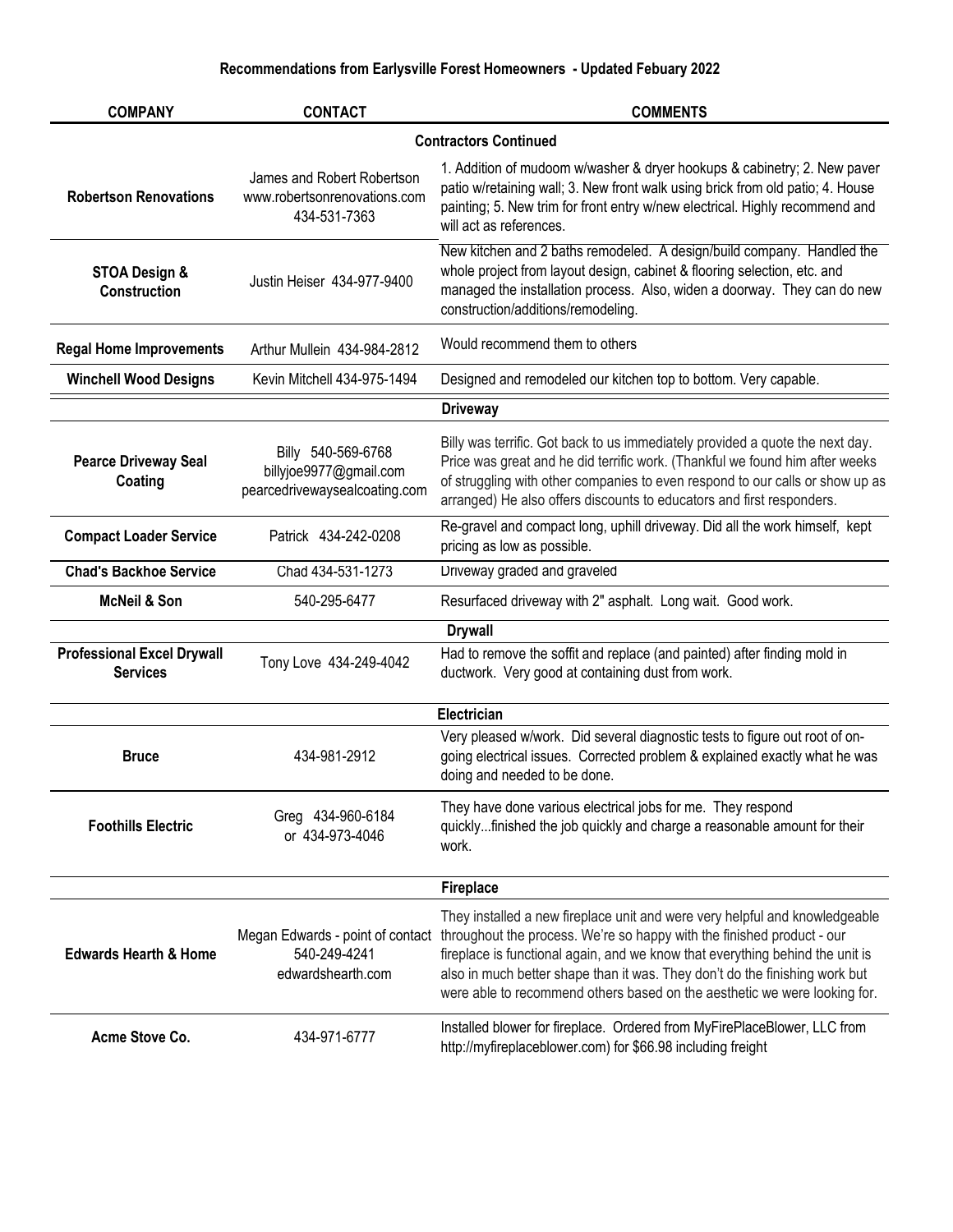| <b>COMPANY</b>                        | <b>CONTACT</b>                                         | <b>COMMENTS</b>                                                                                                                                                                                                                                                                                                                                                                                                                                                                                                |  |  |
|---------------------------------------|--------------------------------------------------------|----------------------------------------------------------------------------------------------------------------------------------------------------------------------------------------------------------------------------------------------------------------------------------------------------------------------------------------------------------------------------------------------------------------------------------------------------------------------------------------------------------------|--|--|
| <b>General Handyman</b>               |                                                        |                                                                                                                                                                                                                                                                                                                                                                                                                                                                                                                |  |  |
| Joe Brown                             | 434-409-2653                                           | Joe lives in Earlysville Forest. He is a great handyman. His many jobs have<br>included power-washing and restaining our deck, taking apart and hauling<br>away a play structure in our backyard, taking down trees and splitting wood,<br>interior wall patching and painting and painting exterior trim, fixing our mail<br>box, and other odd jobs. He sometimes works with his son who is equally<br>talented. Cost is very reasonable, and best of all, he is efficient and a<br>pleasure to have around. |  |  |
|                                       |                                                        | Generator                                                                                                                                                                                                                                                                                                                                                                                                                                                                                                      |  |  |
| <b>Never Dark</b>                     | 434-975-3275                                           | Great service                                                                                                                                                                                                                                                                                                                                                                                                                                                                                                  |  |  |
|                                       |                                                        | <b>Gutters</b>                                                                                                                                                                                                                                                                                                                                                                                                                                                                                                 |  |  |
| <b>Straight Edge Gutter Works</b>     | 434-981-4902                                           | Installed new gutters and screens. Good work.                                                                                                                                                                                                                                                                                                                                                                                                                                                                  |  |  |
| <b>LLC</b>                            |                                                        |                                                                                                                                                                                                                                                                                                                                                                                                                                                                                                                |  |  |
|                                       |                                                        | <b>Heat Pump</b>                                                                                                                                                                                                                                                                                                                                                                                                                                                                                               |  |  |
| <b>Comfort Source LLC</b>             | Tommy Herring 434-975-4328<br>www.comfortsourcellc.com | Tommy Herring, owner, responded quickly when we needed a new heat<br>pump. When he couldn't get the exact one we ordered when we needed it,<br>he upgraded us for the same price. They were very responsive when we<br>called, making sure that our new system worked well. We now have a<br>maintenance plan with them. We have been happy with their service and the<br>courtesy and skill of their technicians.                                                                                             |  |  |
|                                       | ** Another neighbor commented on Comfort Source        | They replaced our heat pump about 4 years ago, and we are on a<br>maintenance program with them. They have been consistently on time when<br>we have appointments and readily available in emergencies. Their<br>technicians have been on time and courteous.                                                                                                                                                                                                                                                  |  |  |
| <b>Albemarle Heating and Air</b>      | 434-293-4556                                           | Replaced the heat pump and did a really great job.                                                                                                                                                                                                                                                                                                                                                                                                                                                             |  |  |
| <b>Blue Ridge Services, Inc.</b>      | 434-977-7318                                           |                                                                                                                                                                                                                                                                                                                                                                                                                                                                                                                |  |  |
| <b>Robertson Electric</b>             | 434-973-4348                                           | New Heat Pump system - good pricing/maintenance/advise on system<br>chosen & sales/rebates available                                                                                                                                                                                                                                                                                                                                                                                                           |  |  |
|                                       | **<br>From another neighbor                            | Replaced old heating system and ductwork (found mold in old duct board)                                                                                                                                                                                                                                                                                                                                                                                                                                        |  |  |
|                                       |                                                        | <b>Heat Pump Continued</b>                                                                                                                                                                                                                                                                                                                                                                                                                                                                                     |  |  |
| <b>One Source Mechanical</b>          | 434-977-1004                                           | Very happy with service (offer variety of HVAC systems)                                                                                                                                                                                                                                                                                                                                                                                                                                                        |  |  |
| <b>Bernie's Heating &amp; Cooling</b> | Bernie Wilson 434-610-5520                             | Great HVAC guy                                                                                                                                                                                                                                                                                                                                                                                                                                                                                                 |  |  |
|                                       |                                                        | <b>Interior Designer</b>                                                                                                                                                                                                                                                                                                                                                                                                                                                                                       |  |  |
| <b>JAID Style</b>                     |                                                        | Jeanette Andamasaris 434-242-9055                                                                                                                                                                                                                                                                                                                                                                                                                                                                              |  |  |
|                                       |                                                        | Landscaping                                                                                                                                                                                                                                                                                                                                                                                                                                                                                                    |  |  |
| <b>T&amp;N Tree Company</b>           | Tony Weakler 540-948-5754 (H)<br>540-718-0607 (M)      | They are licensed & insured. They have 30 years of experience and were<br>great to work with. Their prices were UNBELIEVABLY low compared to other<br>tree companies. I recommend them without any reservation.                                                                                                                                                                                                                                                                                                |  |  |
| <b>Waynesboro Nurseries</b>           | Reid Nasholds 540-946-3817<br>reid@wnurseries.com      | Designed and built a wall and installed drainage around a new porch. We've<br>used them for multiple projects. Very professional and<br>efficient service from concept to completion.                                                                                                                                                                                                                                                                                                                          |  |  |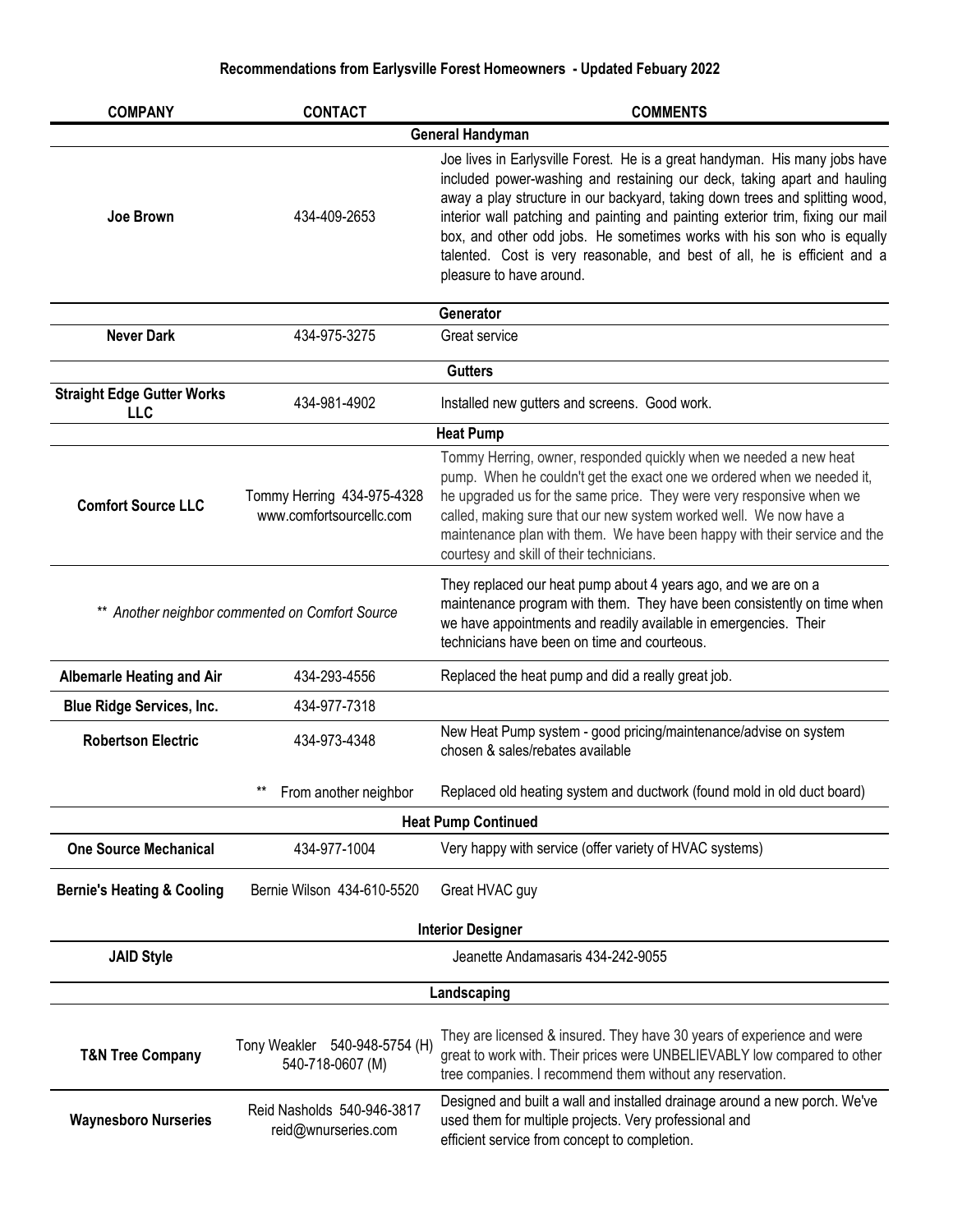| <b>COMPANY</b>                                      | <b>CONTACT</b>                                                                                          | <b>COMMENTS</b>                                                                                                                                                                                                  |
|-----------------------------------------------------|---------------------------------------------------------------------------------------------------------|------------------------------------------------------------------------------------------------------------------------------------------------------------------------------------------------------------------|
|                                                     |                                                                                                         | <b>Landscaping Continued</b>                                                                                                                                                                                     |
| <b>Cutting Edge Lawn</b><br><b>Solutions</b>        | Julian Beachy 434-420-0539<br>cuttingedgesolutions@yahoo.com<br>5878 Buffalo River Road,<br>Earlysville | Julian blew leaves out of our garden, off of our lawn and out of our front<br>ditch. He also cleared the gutters. He did a great job getting under and<br>around plantings without harming them.                 |
| L & R Tree Service                                  | 434-960-2321                                                                                            | Removed a number of diseased and leaning trees around and close to the<br>house. Put in sod and planted trees. Did drainage work. Excellent small<br>local company. They work hard and know what they are doing. |
| <b>Finch's Landscaping</b><br><b>Service</b>        | Chris Finch 434-566-8669                                                                                | Redesigned landscaping for proper drainage and incredible eye for artistry in<br>his landscaping. Uses unique & virtually maintenance free designs. Also<br>does regular lawn & mowing services.                 |
|                                                     | Purcell Ward - 703-209-8008                                                                             | Tree work - crew worked fast and cleaned everything up. Will work with you<br>on pricing.                                                                                                                        |
| <b>Ward's Tree Service</b>                          | Another neighbor said                                                                                   | Did a wonderful job of taking down some very dead trees that were very<br>close to my house. His price was very reasonable and his team was very<br>neat.                                                        |
| <b>Harris Tree Service</b>                          | 434-295-4348                                                                                            | Worked full day with 3 helpers included loader and shredder. Removed 15<br>trees. Good work & price.                                                                                                             |
| <b>Meriweather Mowing</b><br><b>Service</b>         | 434-971-2620                                                                                            | Complete Lawn Care (mowing, mulching, debris/leaf removal, etc., excellent<br>work, reliable, quality service, professional and friendly.                                                                        |
|                                                     |                                                                                                         | <b>Movers</b>                                                                                                                                                                                                    |
| <b>Two Men and a Truck</b>                          | 434-202-3361<br>https://twomenandatruck.com/movers/va/charlottesville                                   | These guys could almost make we want to move again. They were<br>neat, polite, and damage free. They also came in under budget.                                                                                  |
|                                                     |                                                                                                         | <b>Painter</b>                                                                                                                                                                                                   |
| <b>Expertise Painting</b>                           | Dan Kirby 434-531-1463<br>dankirby@expertisepaintinginc.co                                              | Painted entire interior and has done exterior work for other family members.                                                                                                                                     |
|                                                     | ** Another neighbor said                                                                                | Dan painted our kitchen cabinets as well as interior painting in the kitchen<br>Very reasonable & professional. We are extremely happy with the results. He<br>also likes dogs!!                                 |
| <b>Harold S. Miller Painting</b><br><b>Services</b> | Steve Miller 434-978-1405                                                                               | Painted the exterior and was the lowest bid and tremendously thorough                                                                                                                                            |
|                                                     | Another neighbor said                                                                                   | Harold Miller Painting did a phenomenal job. So detail oriented and neat. His<br>work was really transformational.                                                                                               |
| <b>BEST Painting</b>                                | 434-242-0802<br>Mark Early                                                                              | Indoor & outdoor painting, good pricing & professional                                                                                                                                                           |
| <b>Advent Painting and</b><br>Construction          | 434-977-0183                                                                                            | Used for painting                                                                                                                                                                                                |
| <b>Mace Painting &amp;</b><br>Remodeling            | Nelson Mace 540-448-2400                                                                                | Very detail oriented and precise in his work. Reasonable rates.                                                                                                                                                  |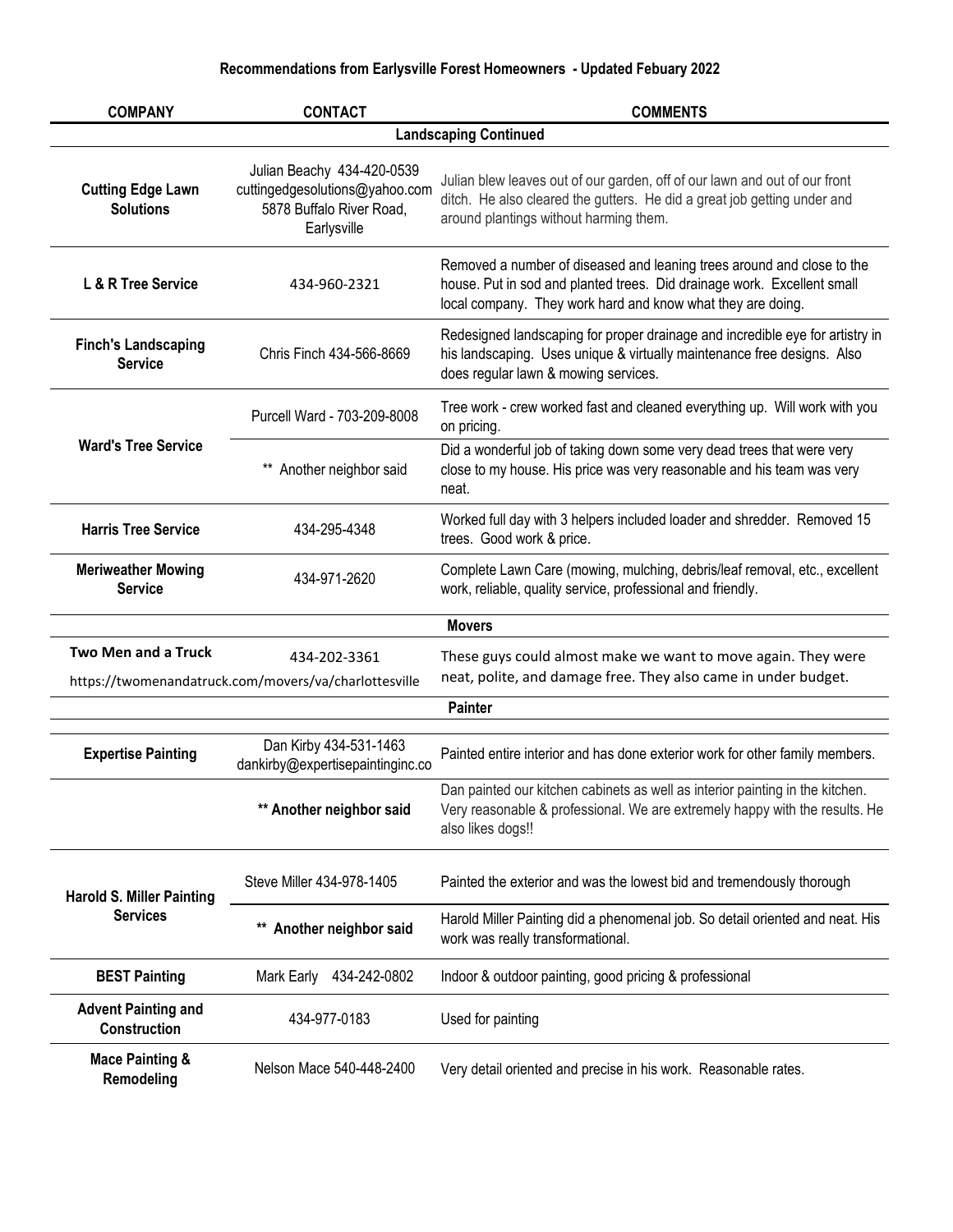| <b>COMPANY</b>                           | <b>CONTACT</b>                                     | <b>COMMENTS</b>                                                                                                                                                                                                                                                                                    |
|------------------------------------------|----------------------------------------------------|----------------------------------------------------------------------------------------------------------------------------------------------------------------------------------------------------------------------------------------------------------------------------------------------------|
| <b>Pest Control</b>                      |                                                    |                                                                                                                                                                                                                                                                                                    |
| <b>American Pest Control</b>             | 434-295-6565                                       | Came in the evening to spray for yellow jackets that had nested under the<br>siding. Did not have to come back for another treatment.                                                                                                                                                              |
| <b>Dodson Pest Control</b>               | 434-202-3075                                       |                                                                                                                                                                                                                                                                                                    |
|                                          |                                                    | Plumber                                                                                                                                                                                                                                                                                            |
| <b>Beck-Cohen</b>                        | 434-296-0129                                       | General plumbing, very responsive & professional                                                                                                                                                                                                                                                   |
| <b>Atlantis Plumbing, LLC</b>            | Rick Schmitt 434-249-7473 (cell)                   | Master Plumber, office 540-948-3569, great plumber                                                                                                                                                                                                                                                 |
| <b>Hamilton Myers</b>                    | 434-242-8989                                       | Bathroom renovations & outside pipe replacements - reasonably priced                                                                                                                                                                                                                               |
| <b>Performance Plumbing</b>              | Dave Haley 434-960-9009                            | Excellent job, installed new water tank, reseated toilets - reasonably priced                                                                                                                                                                                                                      |
| * Another neighbor said about Dave Haley |                                                    | We had our upstairs hall fiberglass tub and shower surround replaced this<br>year as well as our downstairs shower surround. We hired Dave Haley of<br>Performance Plumbing to install the new tub and do the plumbing for both<br>projects. Then hired J&J Tile for both projects (contact below) |
| <b>J&amp;J Tile</b>                      | James & Joey Goosby 434-531-<br>2246               | After the tub was installed we hired James and Joey Goolsby of J&J Tile,<br>(434) 531-2246, to do the extensive tile work for both projects. Again,<br>wonderful workmanship. This is the second time they did tile work for us.<br>Very pleased with their work both times.                       |
|                                          |                                                    | Roofer                                                                                                                                                                                                                                                                                             |
| <b>Roofcrafters</b>                      | Damon Galeassi 434-831-2368<br>dgaleassi@yahoo.com | Assessed condition of (old) roof and made necessary repairs. Old school,<br>hands-on professional. Prompt friendly service. Fair price.                                                                                                                                                            |
| <b>Roof Top Services</b>                 | 434-975-2051                                       | They completed the entire job in one day and did a very good job at<br>cleaning up.                                                                                                                                                                                                                |
|                                          | Another neighbor said:<br>$^{\star\star}$          | Re-roofed the house in one day. Nice job.                                                                                                                                                                                                                                                          |
| W. D. Wilfong Roofing &<br>Siding        | 540-241-7161                                       | Reasonably priced, on time, good job                                                                                                                                                                                                                                                               |
|                                          | ** Another neighbor commented                      | Put roof on house and garage. Excellent job.                                                                                                                                                                                                                                                       |
| <b>Cox Roofing</b>                       | Steve Cox 434-882-0856                             | Replaced roof and did a great job.                                                                                                                                                                                                                                                                 |
|                                          |                                                    | <b>Septic</b>                                                                                                                                                                                                                                                                                      |
|                                          | 434-963-7668                                       | Pumped septic tank. Prompt professional service. Best price. Can handle all                                                                                                                                                                                                                        |
| Rooter-Man                               | www.rootermanva.com                                | plumbing/septic issues. Close-by on Airport Road                                                                                                                                                                                                                                                   |
|                                          | Another neighbor said:                             | On time, excellent job! They know what they are doing.                                                                                                                                                                                                                                             |
| Roto-Rooter                              | 434-971-7426                                       | Found septic tank that no one else could find! Decent prices                                                                                                                                                                                                                                       |
| <b>Cavalier Septic Services</b>          | 434-973-8160                                       | Septic tank pumped. They were very courteous and informative.                                                                                                                                                                                                                                      |
| ** Another neighbor commented            |                                                    | Replaced septic system alarm (went bad) and had system pumped. Would<br>recommend.                                                                                                                                                                                                                 |